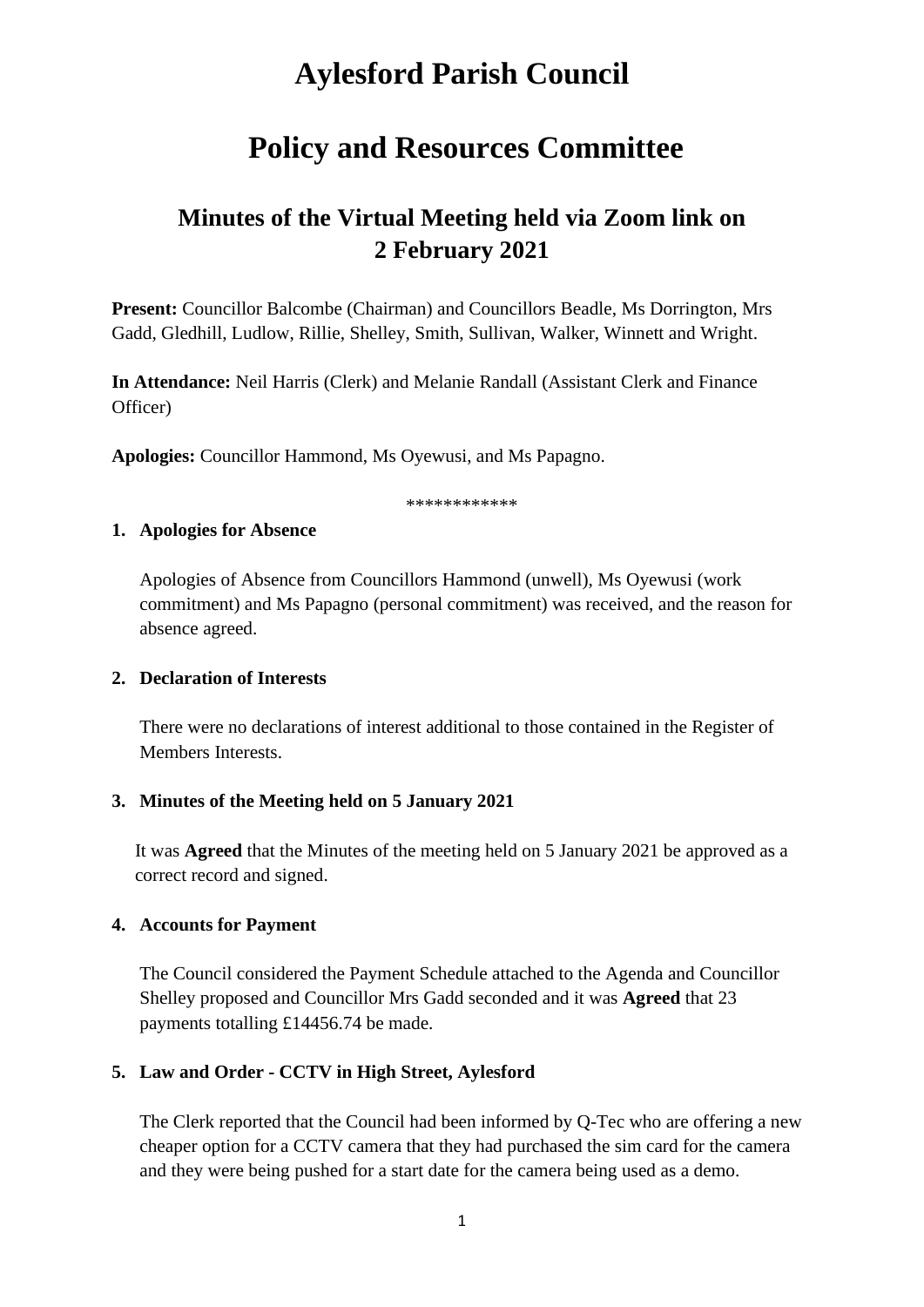### **6. KALC**

There had been no meeting of the KALC Area meeting since the last meeting of the Committee.

#### **7. TMBC Parish Partnership Panel**

There had been no meeting of the Panel since the last meeting of the Committee but that the next meeting was this Thursday.

#### **8. Council Vacancies**

It was **Noted** that the current vacancies on the Council were as follows: -

Aylesford South - 1.

#### **9. Public Convenience Review – Aylesford Toilets**

The Clerk reported that he had informed TMBC of the Council's decision that it would not take over the toilets as proposed by TMBC and that the Council should seek reinstatement of the site in accordance with the Lease Agreement. TMBC have confirmed that they will close the toilets on 1 April and then undertake the reinstatement works prior to handing back the land in May.

#### **10. Appointment of Internal Auditor for 2021/22**

The Clerk reported that the Council must appoint an Internal Auditor for each financial year. Kent County Council has acted as the Council's Internal Auditor for many years and have provided an effective and satisfactory audit during that time. The KCC audit process provides for 2 visits a year and they are proposing a charge of £502.50 per visit a total of £1005 per year. This is an increase of 1.5% on last year. It was **Agreed** that KCC Internal Audit be appointed as the Council's Internal Auditor for the financial year 2021/22.

#### **11. Internal Audit Report**

The Council considered the Internal Audit reported to the Committee. The report was a very good report but raised three issues. The Clerk reported that the latest version of the Financial Regulations was now on the website and that Members were receiving quarterly reports and one was on the Agenda for the last meeting. The Chairman reported that salaries and wages was being considered at the next Staffing Committee. It was **Agreed** to note the report.